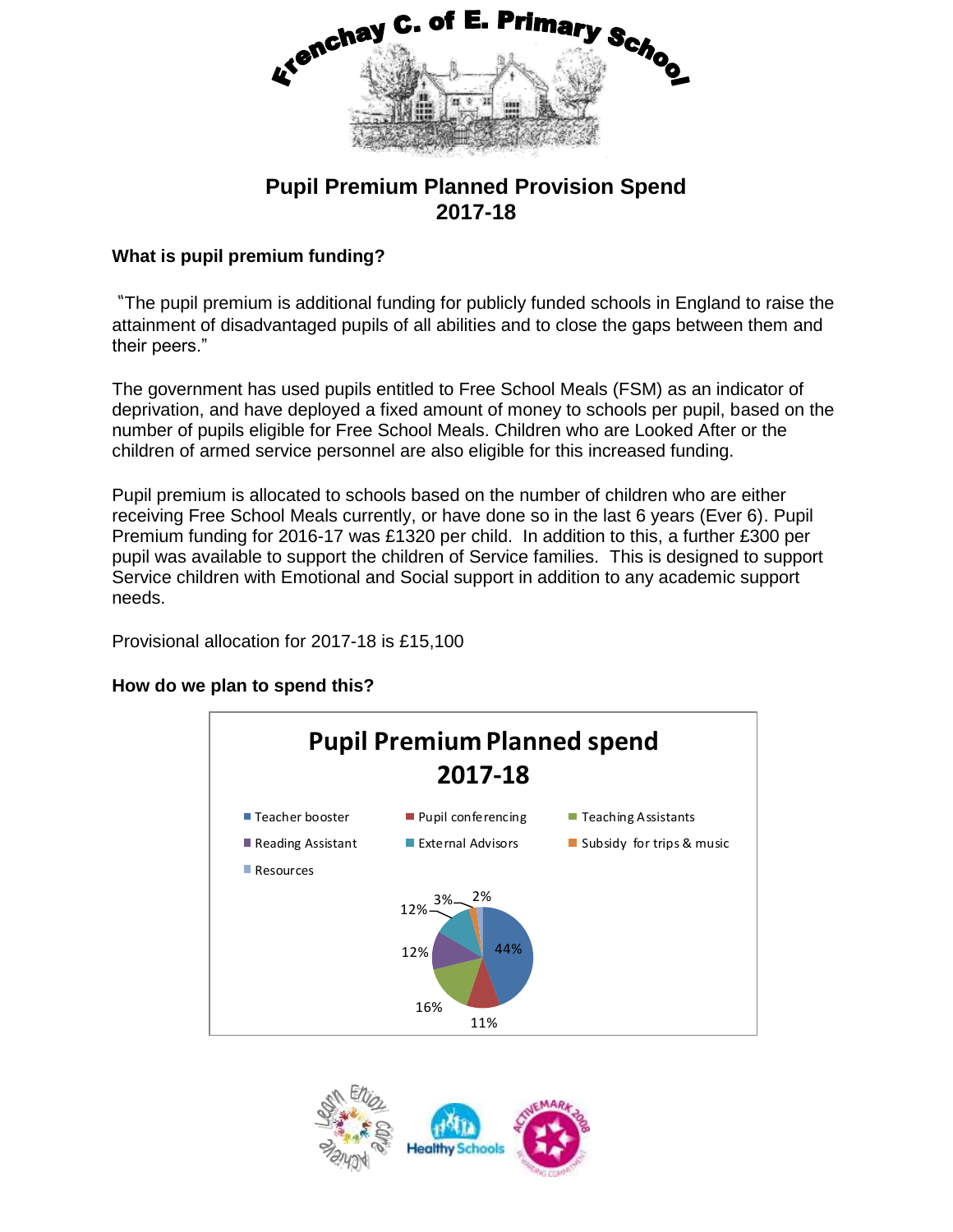### **This provides:-**

**Booster Teacher:** Working 2 mornings and 1 afternoon per week, our booster teacher works with small groups or individual children who have been identified as requiring additional provision (prioritising FSM & Service children) to close any attainment gap.

**Pupil Conferencing:** A teacher covers different KS2 classes one afternoon per week to allow the class teacher to have individual time with pupils (again prioritising FSM & Service children) giving effective feedback on their literacy & numeracy work, building self-esteem and setting targets for the coming week.

**Teaching Assistants:** Extra hours are being worked each day to provide intervention groups, to support vulnerable children, including FSM children. These interventions comprise of; snappy lessons, rapid read, additional reading, maths interventions, and social skills groups.

**Reading Assistants** (7½ hrs**):** Continued provision of Reading Assistants provides children across KS1 & KS2 the opportunity to read daily with an adult. This 1 to 1 support not only develops a child's reading skills but also provides opportunities for children to talk and discuss their reading; supporting and building self-esteem and confidence.

**External Advisors:** This funding provides a Parent Support Advisor who works with the families of children in the school to increase their participation and involvement in their child's education and to help them support their child's learning both at school and at home. It also funds a Behaviour Support Advisor who work with staff and provide 1 to 1 bespoke sessions with children. The support aims to prevent the achievement gap opening.

**Subsidy:** At our school we understand the impact that inclusion in extra-curricular & enrichment activities have on academic achievement and some Pupil Premium funding is used to subsidise inclusion in activities such as the Year 6 residential trip, school visits, after-school clubs and enrichment activities, such as music tuition, which incur a cost.

**Resources:** Further resources have been purchased to assist in closing the attainment gap.

#### **The effectiveness of Pupil Premium funded initiative is measured in the following ways:**

- All vulnerable children (including FSM & Service children) are closely monitored throughout the year via four Pupil Progress Meetings. During these meetings all teachers meet with the Head Teacher and discuss any child considered potentially vulnerable or underachieving and agree strategies to close this achievement gap.
- The Head Teacher reviews the progress of all children three times a year.
- The Head Teacher provides data analysis reports to the Governing Body in September (previous end of year results) and March (current mid-year data analysis), which include comparative data on the performance of FSM children against that of their peers.

The Government provides more information about the Pupil Premium on: <http://www.education.gov.uk/schools/pupilsupport/premium/b0076063/pp>